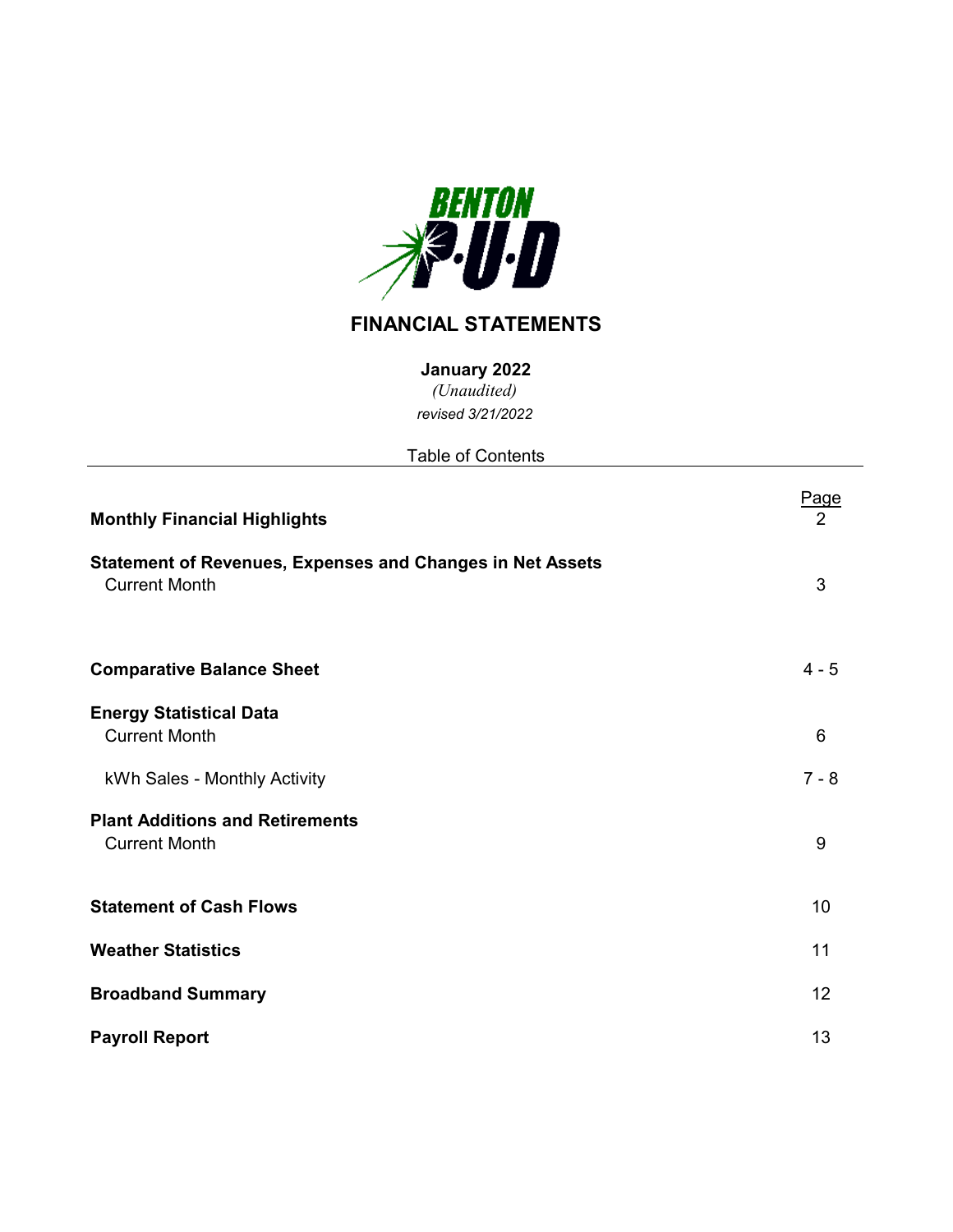

## *Financial Highlights January 2022*



 *Issue date: 3/7/22*

## **Retail Revenues**

- December's temperature was 5% above the 5-year average and precipitation was 33% below the 5-year average of 0.54 inches. Heating degree days were 5% below the 5-year average.
	- December's retail revenues were 7% below amended budget estimates.
- Retail revenues year to date are slightly below amended budget estimates.

## **Net Power Expense (NPE)**

- $\triangleright$  NPE was \$5.2M for the month.
- NPE YTD of \$83.6M is slightly below the amended budget. Slice generation was 146 aMW's for December, 21 aMW's above
- budget estimates.
- $\triangleright$  Sales in the secondary market returned about \$3.8M.

#### **Net Margin/Net Position**

Net Position was below the amended budget by about \$324k and Net Margin was below amended budget estimates by about \$164k. **Capital**

 $\geq$  Net capital expenditures for the year are \$16.6M of the \$18.1M net budget. **O&M Expense**

 December's O&M expenses were \$2.1M or 14% below amended budget, YTD expenses are 5% below amended budget.

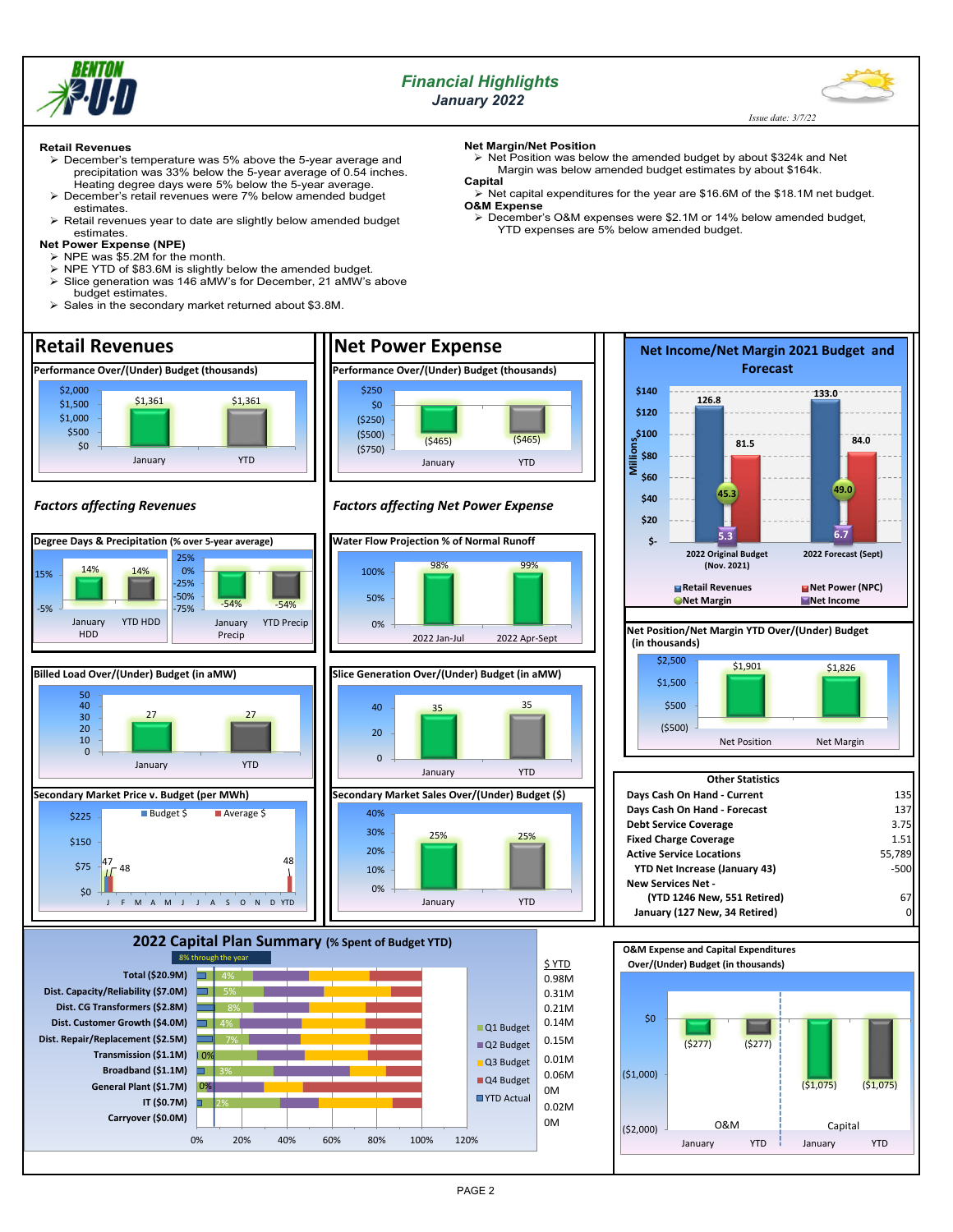## **PUBLIC UTILITY DISTRICT NO.1 OF BENTON COUNTY STATEMENT OF REVENUES, EXPENSES, AND CHANGE IN NET POSITION JANUARY 2021**

|                                                            | 1/31/22       |               |                          | 1/31/21       |                          |
|------------------------------------------------------------|---------------|---------------|--------------------------|---------------|--------------------------|
|                                                            | <b>ACTUAL</b> | <b>BUDGET</b> | <b>PCT</b><br><b>VAR</b> | <b>ACTUAL</b> | <b>PCT</b><br><b>VAR</b> |
| <b>OPERATING REVENUES</b>                                  |               |               |                          |               |                          |
| Energy Sales - Retail                                      | 12,554,689    | 11,120,029    | 13%                      | 10,350,289    | 21%                      |
| <b>COVID Assistance</b>                                    | (71, 890)     |               | n/a                      |               | n/a                      |
| <b>City Occupation Taxes</b>                               | 709,148       | 654,218       | 8%                       | 597,162       | 19%                      |
| <b>Bad Debt Expense</b>                                    | (21, 400)     | (16, 784)     | 28%                      | (34,600)      | $-38%$                   |
| <b>Energy Secondary Market Sales</b>                       | 3,520,933     | 2,823,534     | 25%                      | 2,018,285     | 74%                      |
| Transmission of Power for Others                           | 136,182       | 98,989        | 38%                      | 107,277       | 27%                      |
| <b>Broadband Revenue</b>                                   | 250,914       | 248,097       | 1%                       | 245,868       | 2%                       |
| <b>Other Revenue</b>                                       | 530,383       | 521,923       | 2%                       | 557,389       | $-5%$                    |
| <b>TOTAL OPERATING REVENUES</b>                            | 17,608,958    | 15,450,007    | 14%                      | 13,841,670    | 27%                      |
| <b>OPERATING EXPENSES</b>                                  |               |               |                          |               |                          |
| <b>Purchased Power</b>                                     | 8,176,518     | 8,089,921     | 1%                       | 6,904,768     | 18%                      |
| <b>Purchased Transmission &amp; Ancillary Services</b>     | 1,565,565     | 1,419,128     | 10%                      | 1,235,178     | 27%                      |
| Conservation Program                                       | 57,655        | 17,313        | >200%                    | 90,902        | $-37%$                   |
| <b>Total Power Supply</b>                                  | 9.799.739     | 9,526,362     | 3%                       | 8,230,847     | 19%                      |
|                                                            |               |               | 49%                      |               | >200%                    |
| Transmission Operation & Maintenance                       | 15,576        | 10,475        |                          | 3,103         |                          |
| Distribution Operation & Maintenance                       | 852,669       | 1,046,211     | $-18%$                   | 920,685       | $-7%$                    |
| <b>Broadband Expense</b>                                   | 79,549        | 101,052       | $-21%$                   | 107,840       | $-26%$                   |
| Customer Accounting, Collection & Information              | 382,091       | 334,198       | 14%                      | 351,396       | 9%                       |
| Administrative & General                                   | 939,286       | 1,054,708     | $-11%$                   | 1,014,678     | $-7%$                    |
| Subtotal before Taxes & Depreciation                       | 2,269,171     | 2,546,644     | $-11%$                   | 2,397,702     | $-5%$                    |
| Taxes                                                      | 1,554,237     | 1,375,842     | 13%                      | 1,298,866     | 20%                      |
| Depreciation & Amortization                                | 920,691       | 865,047       | 6%                       | 887,108       | 4%                       |
| <b>Total Other Operating Expenses</b>                      | 4,744,100     | 4,787,534     | $-1%$                    | 4,583,676     | 3%                       |
| <b>TOTAL OPERATING EXPENSES</b>                            | 14,543,838    | 14,313,896    | 2%                       | 12,814,523    | 13%                      |
| <b>OPERATING INCOME (LOSS)</b>                             | 3,065,120     | 1,136,111     | 170%                     | 1,027,147     | 198%                     |
| <b>NONOPERATING REVENUES &amp; EXPENSES</b>                |               |               |                          |               |                          |
| Interest Income                                            | 5,291         | 8,330         | $-36%$                   | 39.194        | $-87%$                   |
| Other Income                                               | 35,349        | 30,858        | 15%                      | 31,339        | 13%                      |
| Other Expense                                              |               |               | n/a                      |               | n/a                      |
| <b>Interest Expense</b>                                    | (233, 654)    | (233, 654)    | 0%                       | (240, 031)    | $-3%$                    |
| Debt Discount/Premium Amortization & Loss on Defeased Debt | 33,407        | 33,555        | 0%                       | 28,144        | 19%                      |
| <b>TOTAL NONOPERATING REVENUES &amp; EXPENSES</b>          | (159,606)     | (160,910)     | -1%                      | (141,354)     | 13%                      |
| INCOME (LOSS) BEFORE CAPITAL CONTRIBUTIONS                 | 2,905,513     | 975,201       | 198%                     | 885,794       | >200%                    |
| <b>CAPITAL CONTRIBUTIONS</b>                               | 150,424       | 180,066       | $-16%$                   | 197,655       | -24%                     |
| <b>CHANGE IN NET POSITION</b>                              | 3.055.937     | 1.155.267     | 165%                     | 1.083.449     | 182%                     |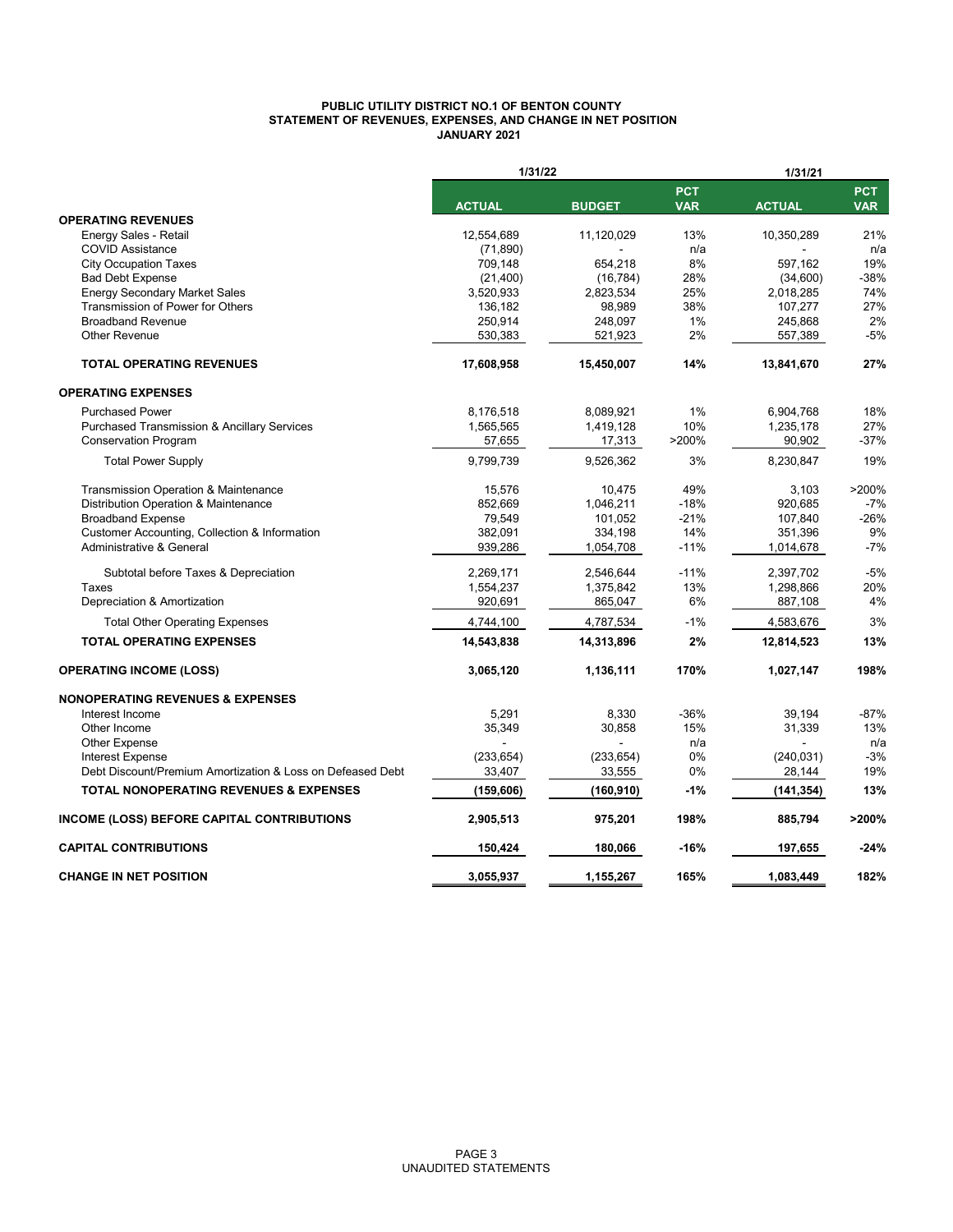## **PUBLIC UTILITY DISTRICT NO. 1 OF BENTON COUNTY COMPARATIVE STATEMENT OF NET POSITION ASSETS AND DEFERRED OUTFLOWS OF RESOURCES**

|                                                           |                 |                 | Increase/(Decrease) |         |
|-----------------------------------------------------------|-----------------|-----------------|---------------------|---------|
|                                                           | 1/31/2022       | 1/31/2021       | <b>Amount</b>       | Percent |
| <b>ASSETS</b>                                             |                 |                 |                     |         |
| <b>CURRENT ASSETS</b>                                     |                 |                 |                     |         |
| Cash & Cash Equivalents                                   |                 |                 |                     |         |
| Unrestricted Cash & Cash Equivalents                      | 47, 119, 135    | 48,383,087      | (\$1,263,952)       |         |
| <b>Restricted Construction Account</b>                    |                 | 9,526,848       | (9,526,848)         |         |
| Investments                                               |                 |                 |                     |         |
| Designated Debt Service Reserve Fund                      |                 |                 |                     |         |
| Designated Power Market Voltly                            | 8,000,000       | 1,229,169       | 6,770,831           |         |
| Designated Special Capital Rsv                            | 4,498,789       |                 | 4,498,789           |         |
| <b>Designated Customer Deposits</b>                       | 1,900,000       | 1,900,000       |                     |         |
| Accounts Receivable, net                                  | 10,466,237      | 9,313,580       | 1,152,657           |         |
| <b>BPA Prepay Receivable</b>                              | 600,000         | 600,000         |                     |         |
| <b>Accrued Interest Receivable</b>                        |                 |                 |                     |         |
| <b>Wholesale Power Receivable</b>                         | 1,844,172       | 1,727,876       | 116,296             |         |
| <b>Accrued Unbilled Revenue</b>                           | 5,828,000       | 4,923,000       | 905,000             |         |
| Inventory Materials & Supplies                            | 7,352,006       | 6,921,737       | 430,269             |         |
| Prepaid Expenses & Option Premiums                        | 576,572         | 475,095         | 101,477             |         |
| <b>Total Current Assets</b>                               | 88,184,911      | 85,000,392      | 3,184,519           | 4%      |
|                                                           |                 |                 |                     |         |
| <b>NONCURRENT ASSETS</b>                                  |                 |                 |                     |         |
| <b>Restricted Bond Reserve Fund</b>                       | 108,200         | 108,200         |                     |         |
| <b>Other Receivables</b>                                  | 225,720         | 191,961         | 33,759              |         |
| <b>Preliminary Surveys</b>                                | 89,062          | 63,708          | 25,354              |         |
| <b>BPA Prepay Receivable</b>                              | 3,400,000       | 4,000,000       | (600,000)           |         |
| <b>Deferred Purchased Power Costs</b>                     | 9,767,752       | 7,602,188       | 2,165,564           |         |
| <b>Pension Asset</b>                                      | 12,508,593      |                 | 12,508,593          |         |
| <b>Deferred Conservation Costs</b>                        |                 |                 |                     |         |
| Other Deferred Charges                                    | 26,099,327      | 11,966,057      | 14,133,270          | 118%    |
| <b>Utility Plant</b>                                      |                 |                 |                     |         |
| Land and Intangible Plant                                 | 4,290,818       | 3,951,366       | 339,452             |         |
| <b>Electric Plant in Service</b>                          | 369,064,916     | 352,840,113     | 16,224,803          |         |
| <b>Construction Work in Progress</b>                      | 5,797,384       | 7,293,377       | (1,495,993)         |         |
| <b>Accumulated Depreciation</b>                           | (223, 571, 956) | (215, 104, 021) | (8,467,935)         |         |
| <b>Net Utility Plant</b>                                  | 155,581,162     | 148,980,835     | 6,600,327           | 4%      |
| <b>Total Noncurrent Assets</b>                            | 181,680,489     | 160,946,892     | 20,733,597          | 13%     |
| <b>Total Assets</b>                                       | 269,865,400     | 245,947,284     | 23,918,116          | 10%     |
|                                                           |                 |                 |                     |         |
| DEFERRED OUTFLOWS OF RESOURCES                            |                 |                 |                     |         |
| Unamortized Loss on Defeased Debt                         | 4,431           | 117,829         | (113, 398)          |         |
| <b>Pension Deferred Outflow</b>                           | 1,435,427       | 1,541,887       | (106, 460)          |         |
| Accumulated Decrease in Fair Value of Hedging Derivatives | 2,050,458       | 1,228,606       | 821,852             |         |
| <b>Total Deferred Outflows of Resources</b>               |                 |                 |                     |         |
|                                                           | 3,490,316       | 2,888,322       | 601,994             |         |

**TOTAL ASSETS & DEFERRED OUTFLOWS OF RESOURCES** 273,355,716 248,835,606 24,520,110 10%

**273,355,716**

PAGE 4 UNAUDITED STATEMENTS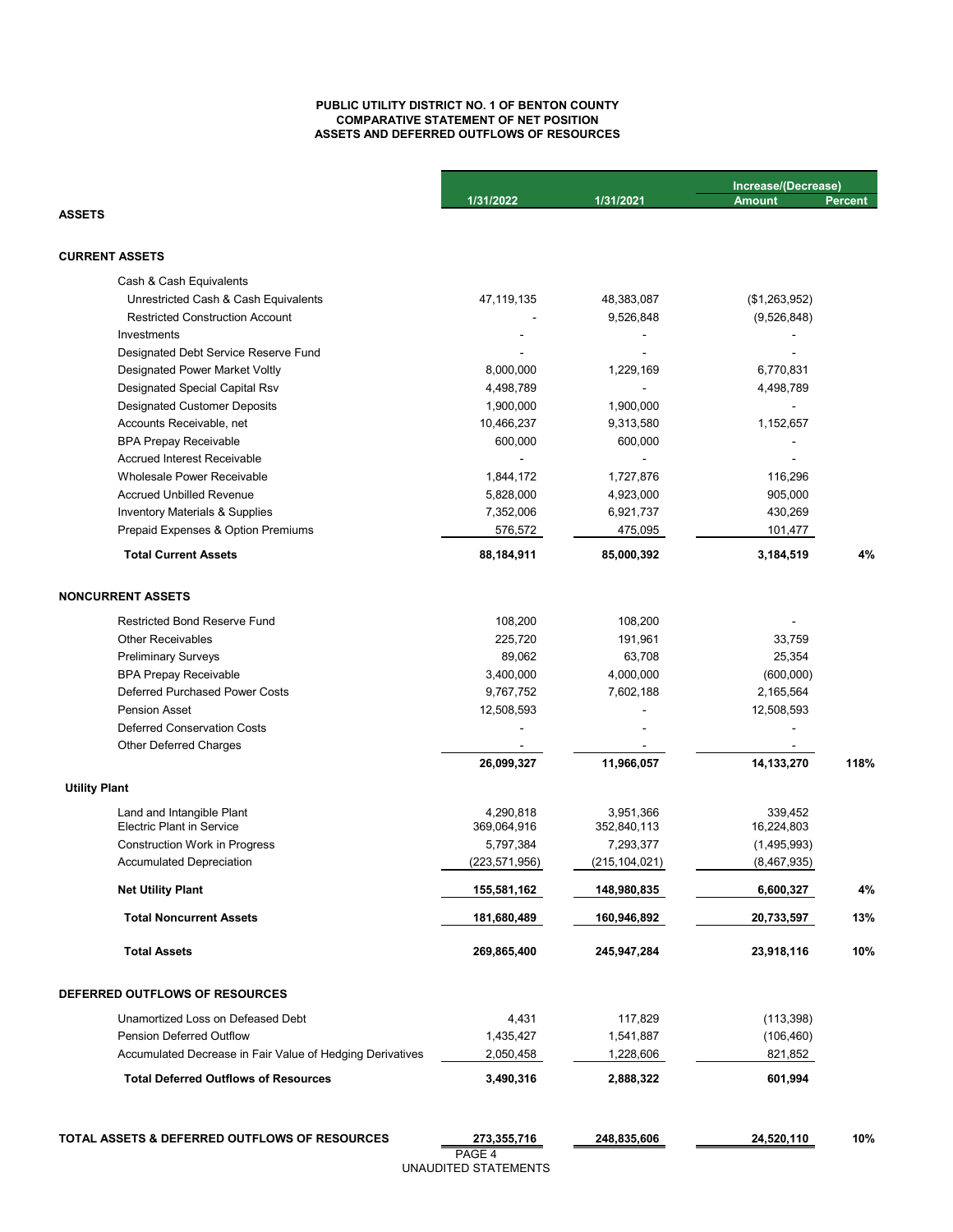## **LIABILITIES AND DEFERRED INFLOWS OF RESOURCES PUBLIC UTILITY DISTRICT NO. 1 OF BENTON COUNTY COMPARATIVE STATEMENT OF NET POSITION**

|                                                           |                       | 1/30/2021             | Increase/(Decrease) |                |
|-----------------------------------------------------------|-----------------------|-----------------------|---------------------|----------------|
| <b>LIABILITIES</b>                                        | 1/31/2022             |                       | <b>Amount</b>       | <b>Percent</b> |
|                                                           |                       |                       |                     |                |
| <b>CURRENT LIABILITIES</b>                                |                       |                       |                     |                |
| <b>Warrants Outstanding</b>                               |                       |                       | \$0                 |                |
| <b>Accounts Payable</b>                                   | 12,363,113            | 10,220,862            | 2,142,251           |                |
| <b>Customer Deposits</b>                                  | 1,732,421             | 1,753,030             | (20, 610)           |                |
| <b>Accrued Taxes Payable</b>                              | 4,354,974             | 4,030,033             | 324,941             |                |
| Other Current & Accrued Liabilities                       | 3,293,431             | 3,230,481             | 62,950              |                |
| <b>Accrued Interest Payable</b>                           | 700,961               | 720,094               | (19, 133)           |                |
| Revenue Bonds, Current Portion                            | 3,195,000             | 3,115,000             | 80,000              |                |
| <b>Total Current Liabilities</b>                          | 25,639,900            | 23,069,499            | 2,570,400           | 11%            |
| <b>NONCURRENT LIABILITIES</b>                             |                       |                       |                     |                |
| 2010 Bond Issue                                           | 15,700,000            | 17,345,000            | (1,645,000)         |                |
| 2011 Bond Issue                                           |                       |                       |                     |                |
| 2016 Bond Issue                                           | 22,470,000            | 22,470,000            |                     |                |
| 2020 Bond Issue                                           | 18,830,000            | 20,380,000            | (1,550,000)         |                |
| Unamortized Premium & Discount                            | 5,725,667             | 6,187,324             | (461, 657)          |                |
| <b>Pension Liability</b>                                  | 1,193,891             | 4,944,524             | (3,750,633)         |                |
| Deferred Revenue                                          | 1,579,165             | 759,229               | 819,937             |                |
| <b>BPA Prepay Incentive Credit</b>                        | 1,075,071             | 1,236,327             | (161, 256)          |                |
| <b>Other Liabilities</b>                                  | 2,677,881             | 1,654,251             | 1,023,630           |                |
| <b>Total Noncurrent Liabilities</b>                       | 69,251,675            | 74,976,654            | (4, 174, 979)       | $-8%$          |
| <b>Total Liabilities</b>                                  | 94,891,575            | 98,046,154            | (1,604,579)         | $-3%$          |
| <b>DEFERRED INFLOWS OF RESOURCES</b>                      |                       |                       |                     |                |
| Unamortized Gain on Defeased Debt                         |                       |                       |                     |                |
| Pension Deferred Inflow                                   | 13,101,100            | 1,742,892             | 11,358,208          |                |
| Accumulated Increase in Fair Value of Hedging Derivatives | 6,393,284             | 3,649,320             | 2,743,964           |                |
| <b>Total Deferred Inflows of Resources</b>                | 19,494,384            | 5,392,212             | 14,102,172          | n/a            |
| <b>NET POSITION</b>                                       |                       |                       |                     |                |
|                                                           |                       |                       |                     |                |
| Net Investment in Capital Assets                          | 89,664,926            | 89,128,188            | 536,738             |                |
| <b>Restricted for Debt Service</b><br>Unrestricted        | 108,200<br>69,196,631 | 108,200<br>56,160,852 | 13,035,779          |                |
|                                                           |                       |                       |                     |                |
| <b>Total Net Position</b>                                 | 158,969,757           | 145,397,240           | 13,572,517          | 9%             |
| TOTAL NET POSITION, LIABILITIES AND                       |                       |                       |                     |                |
| DEFERRED INFLOWS OF RESOURCES                             | 273,355,716           | 248,835,606           | 24,520,110          | 10%            |
| <b>CURRENT RATIO:</b>                                     | 3.44:1                | 3.68:1                |                     |                |
| (Current Assets / Current Liabilities)                    |                       |                       |                     |                |
| <b>WORKING CAPITAL:</b>                                   | 62,545,011            | \$61,930,893          | \$614,119           | 1%             |
| (Current Assets less Current Liabilities)                 |                       |                       |                     |                |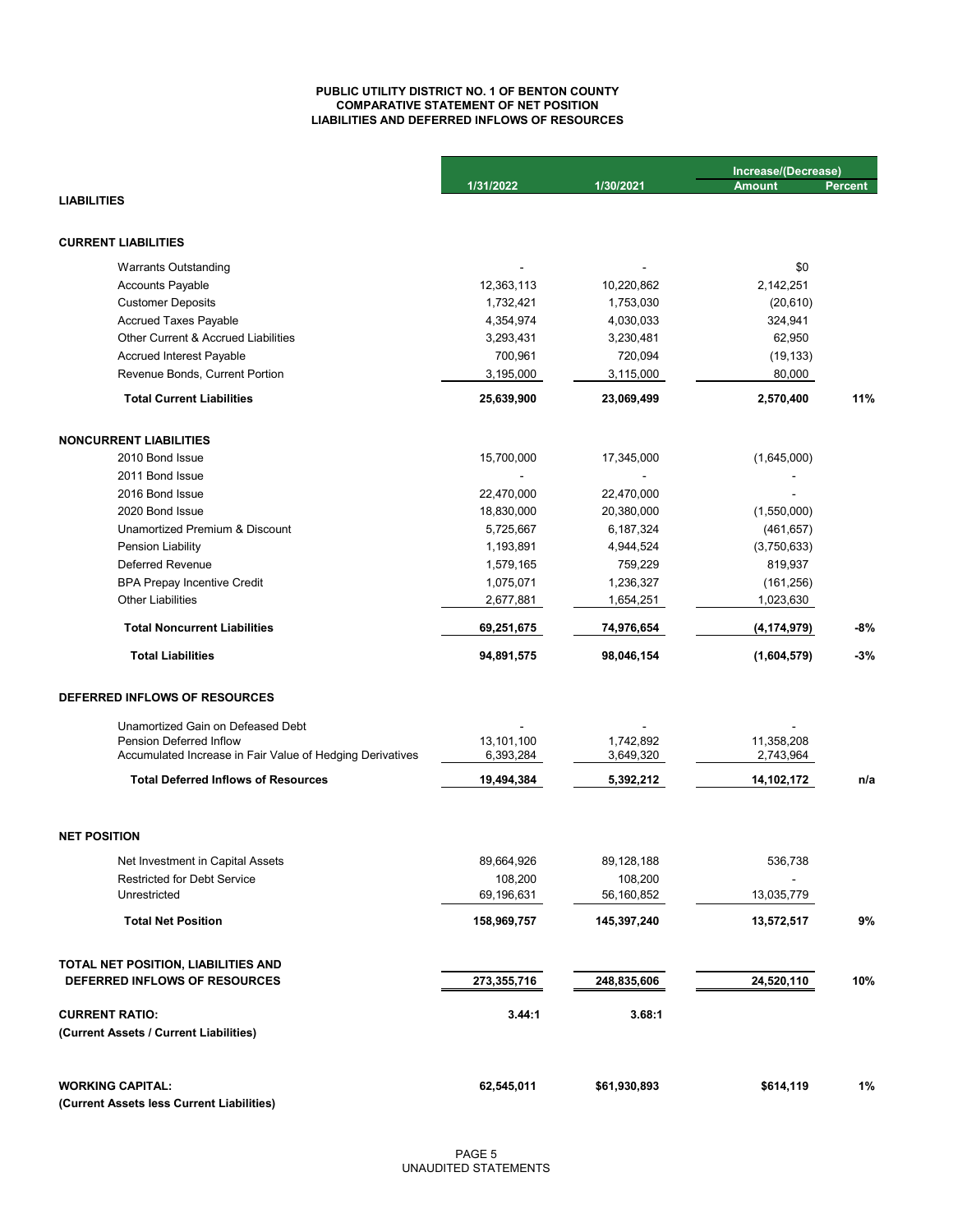#### **PUBLIC UTILITY DISTRICT NO. 1 OF BENTON COUNTY ENERGY STATISTICAL DATA CURRENT MONTH**

|                                                                   |                            | 1/31/2022      |                            |                |                          | 1/31/2021                  |                |                          |
|-------------------------------------------------------------------|----------------------------|----------------|----------------------------|----------------|--------------------------|----------------------------|----------------|--------------------------|
|                                                                   | <b>ACTUAL</b>              |                | <b>BUDGET</b>              |                | <b>PCT</b><br><b>VAR</b> | <b>ACTUAL</b>              |                | <b>PCT</b><br><b>VAR</b> |
| <b>ENERGY SALES RETAIL - REVENUE</b>                              |                            |                |                            |                |                          |                            |                |                          |
| Residential                                                       | \$8.499.698                |                | \$7,350,040                |                | 16%                      | \$6,919,926                |                | 23%                      |
| <b>Covid Assistance</b>                                           | (\$71,890)                 |                |                            |                | n/a                      |                            |                | n/a                      |
| <b>Small General Service</b>                                      | 906,953                    |                | 875,881                    |                | 4%                       | 807,232                    |                | 12%                      |
| Medium General Service                                            | 1,204,343                  |                | 1,106,634                  |                | 9%                       | 1,103,799                  |                | 9%                       |
| Large General Service                                             | 1,314,871                  |                | 1.160.503                  |                | 13%                      | 1,177,736                  |                | 12%                      |
| Large Industrial                                                  | 296,050                    |                | 289,066                    |                | 2%                       | 303.823                    |                | $-3%$                    |
| Small Irrigation<br>Large Irrigation                              | 9,043<br>114,819           |                | 7,744<br>118,320           |                | 17%<br>$-3%$             | 8,117<br>115,801           |                | 11%<br>$-1%$             |
| <b>Street Lights</b>                                              | 18,273                     |                | 18,322                     |                | 0%                       | 18,341                     |                | 0%                       |
| <b>Security Lights</b>                                            | 19,981                     |                | 22,380                     |                | $-11%$                   | 21,013                     |                | $-5%$                    |
| <b>Unmetered Accounts</b>                                         | 17,659                     |                | 18,140                     |                | $-3%$                    | 18,502                     |                | $-5%$                    |
| Billed Revenues Before Taxes & Unbilled Revenue                   | \$12,329,800               |                | \$10,967,029               |                | 12%                      | \$10,494,290               |                | 17%                      |
| <b>Unbilled Revenue</b>                                           | 153,000                    |                | 153,000                    |                | 0%                       | (144,000)                  |                | $> -200%$                |
| <b>Energy Sales Retail Subtotal</b>                               | \$12,482,800               |                | \$11,120,029               |                | 12%                      | \$10,350,290               |                | 21%                      |
| <b>City Occupation Taxes</b>                                      | 709,148                    |                | 654,218                    |                | 8%                       | 597,161                    |                | 19%                      |
| Bad Debt Expense (0.32% of retail sales)                          | (21, 400)                  |                | (16, 784)                  |                | 28%                      | (34,600)                   |                | -38%                     |
| TOTAL SALES - REVENUE                                             | \$13,170,548               |                | \$11,757,463               |                | 12%                      | \$10,912,851               |                | 21%                      |
| <b>ENERGY SALES RETAIL - kWh</b>                                  |                            | aMW            |                            | aMW            |                          |                            | aMW            |                          |
| Residential                                                       | 103,772,314                | 139.5          | 87,731,884                 | 117.9          | 18%                      | 82,285,898                 | 110.6          | 26%                      |
| <b>Small General Service</b>                                      | 12, 125, 142               | 16.3           | 11,628,779                 | 15.6           | 4%                       | 10,595,300                 | 14.2           | 14%                      |
| <b>Medium General Service</b>                                     | 16,950,481                 | 22.8           | 15,625,169                 | 21.0           | 8%                       | 15,576,249                 | 20.9           | 9%                       |
| Large General Service                                             | 20,396,880                 | 27.4           | 18,331,203                 | 24.6           | 11%                      | 18,349,620                 | 24.7           | 11%                      |
| Large Industrial                                                  | 5,532,240                  | 7.4            | 5,475,511                  | 7.4            | 1%                       | 5,847,600                  | 7.9            | $-5%$                    |
| Small Irrigation                                                  | 85,255                     | 0.1            | 60,585                     | 0.1            | 41%                      | 68,260                     | 0.1            | 25%                      |
| Large Irrigation                                                  | 192,344                    | 0.3            | 276,172                    | 0.4            | $-30%$                   | 212,977                    | 0.3            | $-10%$                   |
| <b>Street Lights</b>                                              | 211,859                    | 0.3            | 211,829                    | 0.3            | 0%                       | 212.181                    | 0.3            | 0%                       |
| <b>Security Lights</b><br><b>Unmetered Accounts</b>               | 66,970                     | 0.1<br>0.3     | 75,985                     | 0.1<br>0.3     | $-12%$<br>$-3%$          | 74,619<br>260,674          | 0.1<br>0.4     | $-10%$<br>$-4%$          |
| <b>TOTAL kWh BILLED</b>                                           | 248,973<br>159,582,458     | 214.5          | 255,497<br>139,672,615     | 187.7          | 14%                      | 133,483,378                | 179.4          | 20%                      |
|                                                                   |                            |                |                            |                |                          |                            |                |                          |
| <b>NET POWER COST</b>                                             |                            |                |                            |                |                          |                            |                |                          |
| <b>BPA Power Costs</b>                                            |                            |                |                            |                |                          |                            |                |                          |
| Slice                                                             | \$2,707,421                |                | \$2,733,675                |                | $-1%$                    | \$2,709,238                |                | 0%                       |
| <b>Block</b>                                                      | 2,659,809                  |                | 2,659,963                  |                | 0%                       | 2,787,734                  |                | $-5%$                    |
| Subtotal                                                          | 5,367,230                  |                | 5,393,637                  |                | 0%                       | 5,496,972                  |                | $-2%$                    |
| Other Power Purchases                                             | 1,548,738                  |                | 621,033                    |                | 149%                     | 608,496                    |                | 155%                     |
| Frederickson                                                      | 1,260,550                  |                | 2,075,250                  |                | $-39%$<br>3%             | 799,300                    |                | 58%<br>11%               |
| Transmission<br>Ancillary                                         | 1,066,882<br>498,683       |                | 1,035,275<br>383,853       |                | 30%                      | 957,752<br>277,426         |                | 80%                      |
| <b>Conservation Program</b>                                       | 57,656                     |                | 21,068                     |                | 174%                     | 90,901                     |                | $-37%$                   |
| <b>Gross Power Costs</b>                                          | 9,799,739                  |                | 9,530,116                  |                | 3%                       | 8,230,847                  |                | 19%                      |
| Less Secondary Market Sales-Energy                                | (2, 545, 170)              |                | (2,823,534)                |                | $-10%$                   | (1,853,830)                |                | 37%                      |
| Less Secondary Market Sales-Gas                                   | (975, 762)                 |                |                            |                | n/a                      | (164, 455)                 |                | >200%                    |
| Less Transmission of Power for Others                             | (136, 182)                 |                | (98, 989)                  |                | 38%                      | (107, 277)                 |                | 27%                      |
| <b>NET POWER COSTS</b>                                            | \$6,142,625                |                | \$6,607,593                |                | $-7%$                    | 6,105,285                  |                | 1%                       |
| <b>NET POWER - kWh</b>                                            |                            |                |                            |                |                          |                            |                |                          |
| <b>BPA Power</b>                                                  |                            | aMW            |                            | aMW            |                          |                            | aMW            |                          |
| Slice                                                             | 117,185,000                | 157.5          | 90,839,269                 | 122.1          | 29%                      | 104,051,000                | 139.9          | 13%                      |
| <b>Block</b>                                                      | 76,279,000                 | 102.5          | 76,279,259                 | 102.5          | 0%                       | 80,580,000                 | 108.3          | $-5%$                    |
| Subtotal                                                          | 193,464,000                | 260.0          | 167,118,528                | 224.6          | 16%                      | 184,631,000                | 248.2          | 5%                       |
| Other Power Purchases                                             | 16,761,000                 | 22.5           | 8.386.449                  | 11.3           | 100%                     | 9,003,000                  | 12.1           | 86%                      |
| Frederickson                                                      | 9.009.000                  | 12.1           | 37.200.000                 | 50.0           | -76%                     |                            |                | n/a                      |
| Gross Power kWh                                                   | 219,234,000                | 294.7          | 212,704,977                | 285.9          | 3%                       | 193,634,000                | 260.3          | 13%                      |
| Less Secondary Market Sales<br>Less Transmission Losses/Imbalance | (52,664,000)               | (70.8)         | (59, 829, 172)             | (80.4)         | -12%                     | (55, 161, 000)             | (74.1)         | $-5%$                    |
| <b>NET POWER - kWh</b>                                            | (4,662,000)<br>161,908,000 | (6.3)<br>217.6 | (3,044,882)<br>149,830,924 | (4.1)<br>201.4 | 53%<br>8%                | (3,779,000)<br>134,694,000 | (5.1)<br>181.0 | 23%<br>20%               |
|                                                                   |                            |                |                            |                |                          |                            |                |                          |
| <b>COST PER MWh: (dollars)</b>                                    |                            |                |                            |                |                          |                            |                |                          |
| Gross Power Cost (average)                                        | \$44.70                    |                | \$44.80                    |                | 0%                       | \$42.51                    |                | 5%                       |
| Net Power Cost                                                    | \$37.94                    |                | \$44.10                    |                | -14%                     | \$45.33                    |                | -16%                     |
| <b>BPA Power Cost</b>                                             | \$27.74                    |                | \$32.27                    |                | -14%                     | \$29.77                    |                | -7%                      |
| Secondary Market Sales                                            | \$48.33                    |                | \$47.19                    |                | 2%                       | \$33.61                    |                | 44%                      |
|                                                                   |                            |                |                            |                |                          |                            |                |                          |
| <b>ACTIVE SERVICE LOCATIONS:</b>                                  |                            |                |                            |                |                          |                            |                |                          |
| Residential<br><b>Small General Service</b>                       | 46,993                     |                |                            |                |                          | 46,463                     |                | 1%                       |
| <b>Medium General Service</b>                                     | 5,150<br>827               |                |                            |                |                          | 5,148<br>810               |                | 0%<br>2%                 |
| Large General Service                                             | 179                        |                |                            |                |                          | 175                        |                | 2%                       |
| Large Industrial                                                  | 5                          |                |                            |                |                          | 5                          |                | 0%                       |
| Small Irrigation                                                  | 529                        |                |                            |                |                          | 538                        |                | $-2%$                    |
| Large Irrigation                                                  | 434                        |                |                            |                |                          | 437                        |                | $-1%$                    |
| <b>Street Lights</b>                                              | 9                          |                |                            |                |                          | 9                          |                | 0%                       |
| <b>Security Lights</b>                                            | 1,836                      |                |                            |                |                          | 1,824                      |                | 1%                       |
| <b>Unmetered Accounts</b>                                         | 382                        |                |                            |                |                          | 380                        |                | 1%                       |
| TOTAL                                                             | 56,344                     |                |                            |                |                          | 55,789                     |                | 1%                       |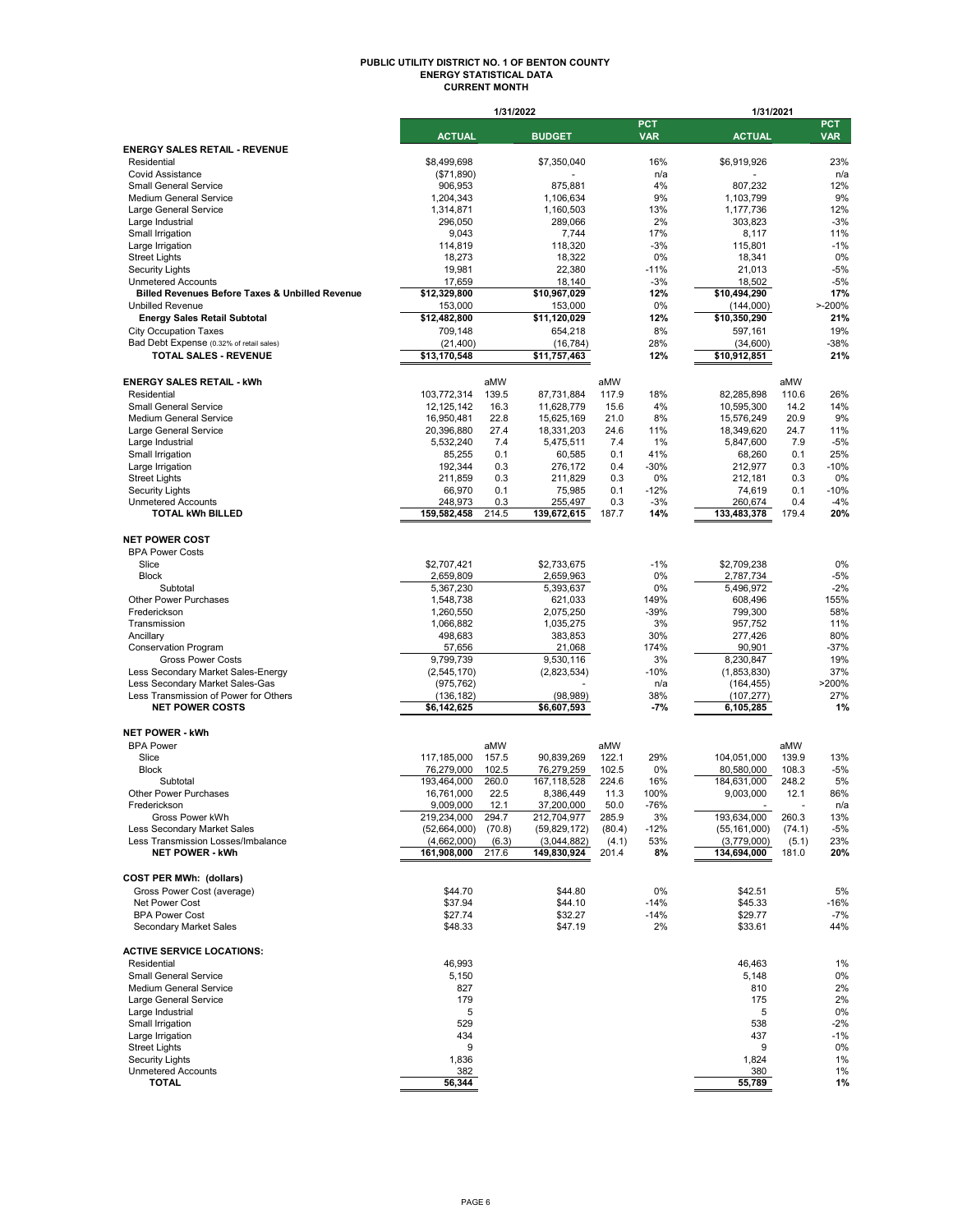#### **PUBLIC UTILITY DISTRICT NO. 1 OF BENTON COUNTY KWH SALES MONTHLY ACTIVITY**

|                               | <b>January</b> | February   | March      | April      | May        | June        | July        | August     | September  | October    | November   | December   | Total       |
|-------------------------------|----------------|------------|------------|------------|------------|-------------|-------------|------------|------------|------------|------------|------------|-------------|
|                               |                |            |            |            |            |             |             |            |            |            |            |            |             |
| Residential                   |                |            |            |            |            |             |             |            |            |            |            |            |             |
| 2018                          | 90,521,667     | 69,963,306 | 64,197,600 | 51,994,462 | 41,172,298 | 46,005,694  | 52,401,791  | 63,971,768 | 48,545,386 | 39,430,056 | 53,123,365 | 75,779,715 | 697,107,108 |
| 2019                          | 80,765,201     | 92,696,529 | 91,330,363 | 53,956,825 | 39,558,052 | 46,696,925  | 50,087,721  | 59,216,433 | 53,144,737 | 42,313,189 | 61,894,953 | 79,446,307 | 751,107,235 |
| 2020                          | 80,434,695     | 74,289,190 | 59,722,751 | 54,472,823 | 40,553,069 | 45,225,460  | 52,943,517  | 65,031,269 | 55,803,408 | 41,425,462 | 57,582,525 | 76,923,777 | 704,407,946 |
| 2021                          | 82,285,898     | 82,713,313 | 65,673,818 | 50,903,866 | 41,225,048 | 48,647,978  | 68,074,713  | 66,796,886 | 50,598,955 | 40,317,104 | 50,632,523 | 63,960,477 | 711,830,579 |
| 2022                          | 103,772,314    |            |            |            |            |             |             |            |            |            |            |            | 103,772,314 |
| <b>Small General Service</b>  |                |            |            |            |            |             |             |            |            |            |            |            |             |
| 2018                          | 12,129,652     | 10,600,544 | 9,492,590  | 9,262,432  | 9,403,579  | 10,408,132  | 11,068,455  | 12,734,593 | 10,912,920 | 8,908,327  | 9,191,224  | 10,751,929 | 124,864,377 |
| 2019                          | 11,410,702     | 12,539,989 | 11,753,417 | 9,331,425  | 9,040,084  | 10,312,727  | 10,626,410  | 11,945,486 | 11,300,764 | 9,068,416  | 10,080,963 | 11,425,662 | 128,836,045 |
| 2020                          | 11,083,802     | 10,630,134 | 9,016,176  | 8,078,038  | 7,312,984  | 8,318,799   | 9,247,222   | 11,065,143 | 10,182,917 | 8,218,166  | 8,622,295  | 9,969,985  | 111,745,661 |
| 2021                          | 10,595,300     | 10,525,346 | 9,111,951  | 8,584,646  | 8,561,544  | 9,771,019   | 11,789,903  | 11,912,838 | 10,091,451 | 8,128,099  | 8,143,135  | 8,996,932  | 116,212,164 |
| 2022                          | 12,125,142     |            |            |            |            |             |             |            |            |            |            |            | 12,125,142  |
| <b>Medium General Service</b> |                |            |            |            |            |             |             |            |            |            |            |            |             |
| 2018                          | 16,103,016     | 14,412,773 | 13,220,177 | 13,836,653 | 14,453,218 | 15,432,469  | 16,006,913  | 17,702,795 | 16,075,867 | 15,031,084 | 15,499,978 | 15,349,864 | 183,124,807 |
| 2019                          | 15,483,483     | 15,984,846 | 15,084,933 | 14,008,848 | 14,001,025 | 15,589,947  | 15,234,640  | 16,761,798 | 16,480,805 | 15,077,499 | 15,651,915 | 15,437,396 | 184,797,135 |
| 2020                          | 15,780,240     | 15,265,195 | 13,490,686 | 12,528,060 | 12,094,103 | 12,995,528  | 14,156,568  | 15,928,661 | 14,896,135 | 14,937,504 | 14,958,267 | 15,541,331 | 172,572,278 |
| 2021                          | 15,576,249     | 15,107,309 | 13,988,033 | 13,879,563 | 14,205,273 | 15,344,888  | 17,203,177  | 17,188,085 | 15,571,866 | 15,142,110 | 15,352,744 | 14,664,054 | 183,223,351 |
| 2022                          | 16,950,481     |            |            |            |            |             |             |            |            |            |            |            | 16,950,481  |
| <b>Large General Service</b>  |                |            |            |            |            |             |             |            |            |            |            |            |             |
| 2018                          | 19,110,860     | 18,344,671 | 17,025,842 | 18,279,971 | 19,678,682 | 19,988,535  | 20,624,407  | 23,332,316 | 21,583,396 | 21,498,126 | 20,269,121 | 18,870,090 | 238,606,017 |
| 2019                          | 18,581,986     | 17,721,024 | 17,041,004 | 17,834,713 | 17,972,240 | 19,710,360  | 20,089,880  | 22,490,040 | 21,740,520 | 20,373,620 | 19,184,900 | 18,707,340 | 231,447,627 |
| 2020                          | 19,088,440     | 19,196,040 | 17,613,400 | 17,127,860 | 15,836,480 | 16,705,280  | 17,399,280  | 20,403,280 | 20,221,640 | 20,110,540 | 17,873,400 | 17,737,760 | 219,313,400 |
| 2021                          | 18,349,620     | 17,205,580 | 17,486,680 | 18,397,120 | 18,552,360 | 19,717,740  | 21,637,600  | 23,854,800 | 22,774,940 | 22,520,280 | 21,228,960 | 20,255,100 | 241,980,780 |
| 2022                          | 20,396,880     |            |            |            |            |             |             |            |            |            |            |            | 20,396,880  |
|                               |                |            |            |            |            |             |             |            |            |            |            |            |             |
| Large Industrial              |                |            |            |            |            |             |             |            |            |            |            |            |             |
| 2018                          | 5,995,840      | 5,158,240  | 5,695,840  | 5,195,640  | 4,157,840  | 5,739,040   | 5,964,840   | 5,536,080  | 5,353,960  | 5,976,320  | 5,498,280  | 5,724,800  | 65,996,720  |
| 2019                          | 5,349,440      | 5,300,040  | 5,994,520  | 5,381,800  | 5,244,640  | 5,136,200   | 3,461,920   | 5,909,720  | 5,492,600  | 5,818,520  | 5,555,880  | 5,672,800  | 64,318,080  |
| 2020                          | 5,851,280      | 5,189,240  | 5,408,680  | 5,109,720  | 5,197,080  | 5,092,840   | 5,809,480   | 5,820,680  | 4,082,880  | 4,735,640  | 5,555,760  | 5,772,000  | 63,625,280  |
| 2021                          | 5,847,600      | 5,077,960  | 5,585,080  | 5,429,320  | 5,669,040  | 5,578,680   | 5,773,120   | 4,649,960  | 4,382,520  | 5,807,360  | 5,650,160  | 5,633,000  | 65,083,800  |
| 2022                          | 5,532,240      |            |            |            |            |             |             |            |            |            |            |            | 5,532,240   |
| <b>Small Irrigation</b>       |                |            |            |            |            |             |             |            |            |            |            |            |             |
| 2018                          | 50,526         | 32,983     | 143,892    | 846,581    | 2,185,730  | 2,676,895   | 3,295,476   | 2,916,373  | 2,133,836  | 858,769    | 124,127    | 43,802     | 15,308,990  |
| 2019                          | 64,108         | 48,733     | 62,383     | 501,057    | 1,949,657  | 2,495,059   | 2,651,102   | 2,629,921  | 1,791,518  | 852,470    | 99,643     | 46,345     | 13,191,996  |
| 2020                          | 60,118         | 63,966     | 377,142    | 1,530,700  | 1,963,526  | 2,497,637   | 3,196,238   | 3,178,318  | 2,137,220  | 1,092,510  | 157,409    | 53,694     | 16,308,478  |
| 2021                          | 68,260         | 64,675     | 213,370    | 1,388,556  | 2,436,258  | 2,988,326   | 3,479,006   | 2,991,620  | 1,862,438  | 1,023,232  | 183,260    | 68,848     | 16,767,849  |
| 2022                          | 85,255         |            |            |            |            |             |             |            |            |            |            |            | 85,255      |
| Large Irrigation              |                |            |            |            |            |             |             |            |            |            |            |            |             |
| 2018                          | 233,165        | 494,143    | 10,909,657 | 22,783,855 | 64,616,180 | 86,922,059  | 102,195,462 | 68,988,554 | 32,455,614 | 16,382,998 | 3,048,545  | 268,713    | 409,298,945 |
| 2019                          | 292,485        | 218,680    | 1,056,282  | 19,869,269 | 55,855,505 | 94,826,910  | 90,606,935  | 71,725,112 | 30,406,137 | 18,346,036 | 2,489,215  | 286,210    | 385,978,776 |
| 2020                          | 272,045        | 768,662    | 15,567,631 | 40,514,804 | 56,465,954 | 83,576,924  | 100,993,458 | 84,398,542 | 37,440,661 | 22,350,252 | 2,354,547  | 254,642    | 444,958,122 |
| 2021                          | 212,977        | 414,168    | 13,044,728 | 42,889,378 | 77,782,587 | 101,601,693 | 105,036,116 | 65,857,503 | 34,640,764 | 20,802,828 | 3,289,975  | 400,850    | 465,973,567 |
| 2022                          | 192,344        |            |            |            |            |             |             |            |            |            |            |            | 192,344     |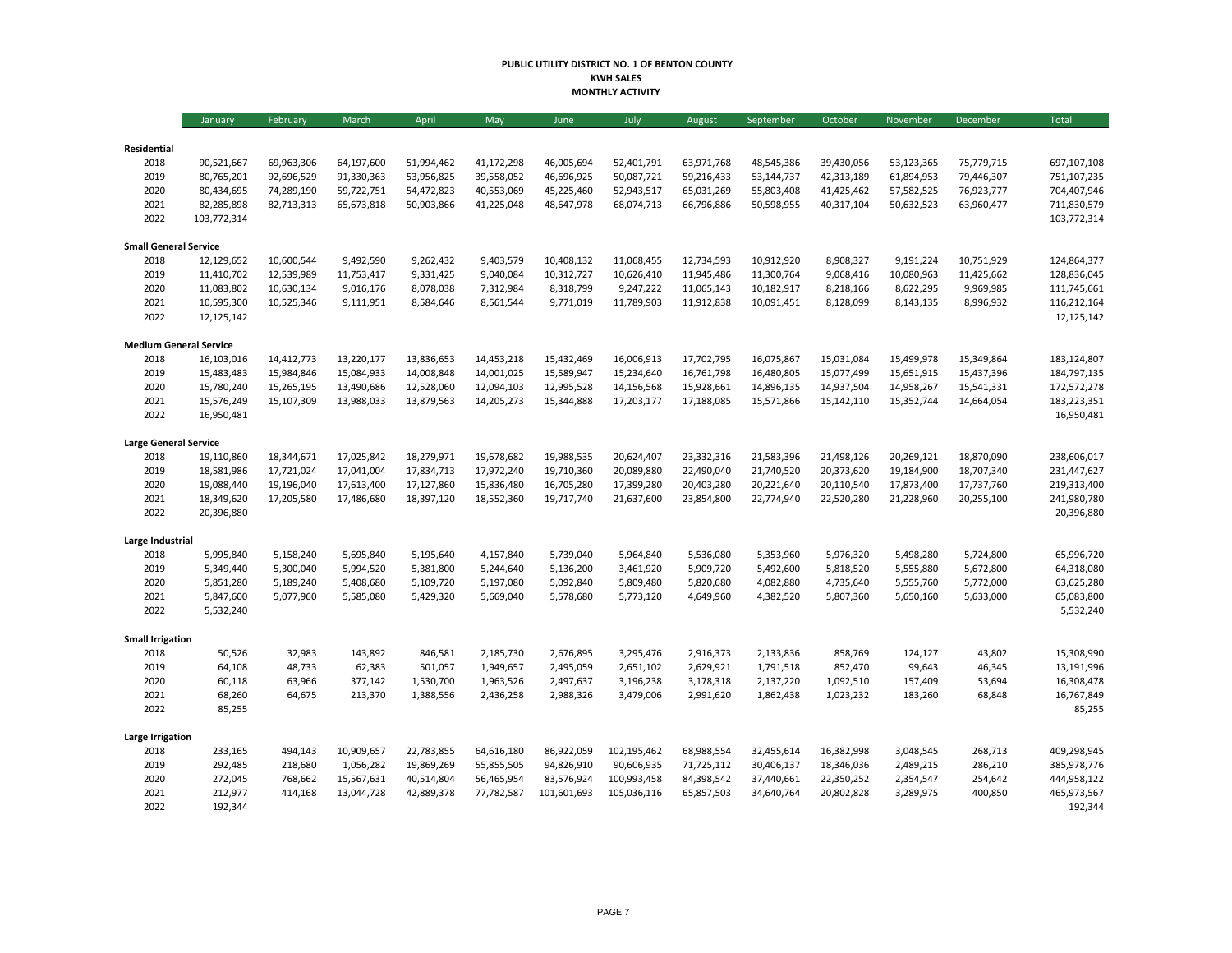#### **PUBLIC UTILITY DISTRICT NO. 1 OF BENTON COUNTY KWH SALES MONTHLY ACTIVITY**

|                        | January     | February    | March       | April       | May           | June        | July        | August      | September   | October     | November    | December    | Total         |
|------------------------|-------------|-------------|-------------|-------------|---------------|-------------|-------------|-------------|-------------|-------------|-------------|-------------|---------------|
|                        |             |             |             |             |               |             |             |             |             |             |             |             |               |
| <b>Street Lights</b>   |             |             |             |             |               |             |             |             |             |             |             |             |               |
| 2018                   | 211,046     | 211,337     | 211,343     | 211,310     | 211,310       | 211,310     | 211,310     | 211,634     | 211,650     | 211,640     | 211,640     | 211,751     | 2,537,281     |
| 2019                   | 211,760     | 211,838     | 212,534     | 212,284     | 212,278       | 212,312     | 212,310     | 212,134     | 212,107     | 212,001     | 212,128     | 212,123     | 2,545,809     |
| 2020                   | 212,339     | 212,322     | 212,312     | 212,303     | 212,320       | 212,320     | 212,235     | 212,180     | 212,217     | 212,255     | 212,277     | 212,181     | 2,547,261     |
| 2021                   | 212,181     | 16,848      | 256,651     | 212,085     | 212,079       | 212,201     | 211,766     | 211,772     | 211,858     | 211,867     | 211,867     | 211,867     | 2,393,042     |
| 2022                   | 211,859     |             |             |             |               |             |             |             |             |             |             |             | 211,859       |
| <b>Security Lights</b> |             |             |             |             |               |             |             |             |             |             |             |             |               |
| 2018                   | 85,112      | 90,490      | 90,144      | 89,927      | 85,656        | 84,953      | 84,383      | 84,206      | 83,941      | 83,334      | 82,782      | 82,681      | 1,027,609     |
| 2019                   | 82,454      | 81,715      | 81,981      | 81,924      | 81,362        | 81,210      | 81,090      | 80,347      | 80,026      | 79,542      | 79,051      | 78,563      | 969,265       |
| 2020                   | 77,796      | 77,778      | 77,607      | 77,560      | 77,450        | 77,444      | 77,477      | 77,184      | 76,386      | 76,317      | 75,878      | 75,205      | 924,082       |
| 2021                   | 74,619      | 71,765      | 72,618      | 71,387      | 71,078        | 70,585      | 70,405      | 69,807      | 69,481      | 68,907      | 68,462      | 67,569      | 846,683       |
| 2022                   | 66,970      |             |             |             |               |             |             |             |             |             |             |             | 66,970        |
| Unmetered              |             |             |             |             |               |             |             |             |             |             |             |             |               |
| 2018                   | 242,804     | 254,823     | 255,332     | 255,332     | 245,684       | 245,684     | 245,684     | 245,745     | 245,945     | 245,945     | 245,945     | 245,945     | 2,974,868     |
| 2019                   | 245,945     | 246,158     | 246,223     | 246,223     | 246,485       | 246,879     | 246,956     | 246,964     | 242,539     | 256,297     | 254,791     | 245,773     | 2,971,233     |
| 2020                   | 259,485     | 252,398     | 237,371     | 257,607     | 248,205       | 244,164     | 259,734     | 253,890     | 257,561     | 247,785     | 245,763     | 259,263     | 3,023,226     |
| 2021                   | 260,674     | 233,232     | 251,861     | 265,537     | 249,196       | 248,907     | 248,973     | 248,973     | 248,973     | 248,973     | 248,973     | 248,973     | 3,003,245     |
| 2022                   | 248,973     |             |             |             |               |             |             |             |             |             |             |             | 248,973       |
| <b>Total</b>           |             |             |             |             |               |             |             |             |             |             |             |             |               |
| 2018                   | 144,683,688 | 119,563,310 | 121,242,417 | 122,756,163 | 156,210,177   | 187,714,771 | 212,098,721 | 195,724,064 | 137,602,515 | 108,626,599 | 107,295,007 | 127,329,290 | 1,740,846,722 |
| 2019                   | 132,487,564 | 145,049,552 | 142,863,640 | 121,424,368 | 144, 161, 328 | 195,308,529 | 193,298,964 | 191,217,955 | 140,891,753 | 112,397,590 | 115,503,439 | 131,558,519 | 1,766,163,201 |
| 2020                   | 133,120,240 | 125,944,925 | 121,723,756 | 139,909,475 | 139,961,171   | 174,946,396 | 204,295,209 | 206,369,147 | 145,311,025 | 113,406,431 | 107,638,121 | 126,799,838 | 1,739,425,734 |
| 2021                   | 133,483,378 | 131,430,196 | 125,684,790 | 142,021,458 | 168,964,463   | 204,182,017 | 233,524,779 | 193,782,244 | 140,453,246 | 114,270,760 | 105,010,059 | 114,507,670 | 1,807,315,060 |
| 2022                   | 159,582,458 |             |             |             |               |             |             |             |             |             |             |             | 159,582,458   |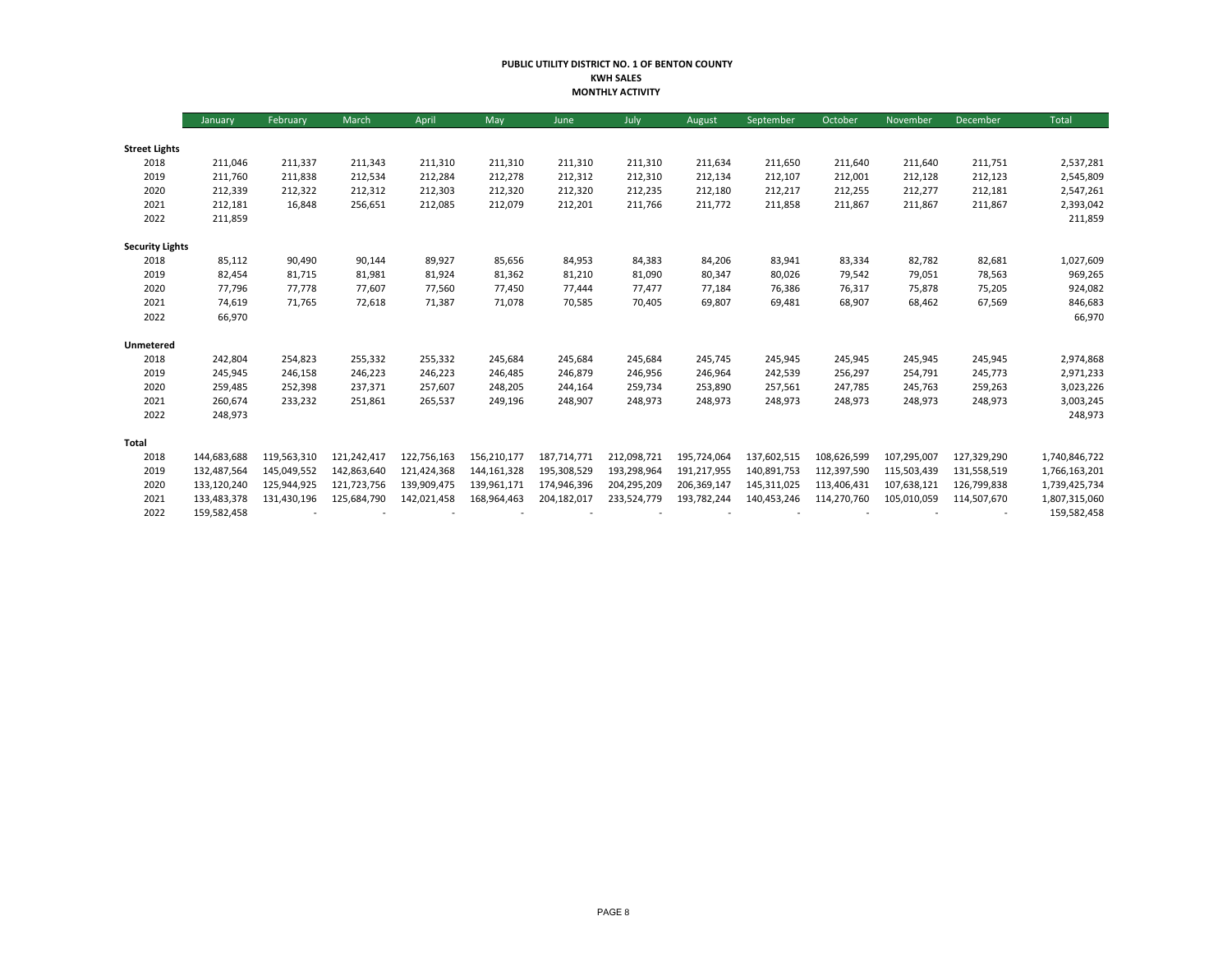## **PUBLIC UTILITY DISTRICT NO. 1 OF BENTON COUNTY CAPITAL ADDITIONS AND RETIREMENTS CURRENT MONTH**

|                                                               | <b>BALANCE</b>           |                  |                    | <b>BALANCE</b>           |
|---------------------------------------------------------------|--------------------------|------------------|--------------------|--------------------------|
|                                                               | 12/31/2021               | <b>ADDITIONS</b> | <b>RETIREMENTS</b> | 1/31/2022                |
| <b>INTANGIBLE PLANT:</b>                                      |                          |                  |                    |                          |
| Organizations                                                 | \$28,379                 |                  |                    | \$28,379                 |
| <b>Franchises &amp; Consents</b>                              | 10,022                   |                  |                    | 10,022                   |
| Miscellaneous & Intangible Plant                              | 29,078                   |                  |                    | 29,078                   |
| <b>TOTAL</b>                                                  | \$67,479                 |                  |                    | 67,479                   |
|                                                               |                          |                  |                    |                          |
| <b>GENERATION PLANT:</b>                                      |                          |                  |                    |                          |
| Land & Land Rights                                            |                          |                  |                    |                          |
| Structures & Improvements<br>Fuel Holders & Accessories       | 1,141,911                |                  |                    | 1,141,911                |
| <b>Other Electric Generation</b>                              | 623,519                  |                  |                    | 623,519                  |
| Accessory Electric Equipment                                  |                          |                  |                    |                          |
| Miscellaneous Power Plant Equipment                           |                          |                  |                    |                          |
| <b>TOTAL</b>                                                  | 1,765,430                |                  |                    | 1,765,430                |
| <b>TRANSMISSION PLANT:</b>                                    |                          |                  |                    |                          |
| Land & Land Rights                                            | 156,400                  |                  |                    | 156,400                  |
| Clearing Land & Right Of Ways                                 | 25,544                   |                  |                    | 25,544                   |
| <b>Transmission Station Equipment</b>                         | 853,765                  |                  |                    | 853,765                  |
| Towers & Fixtures                                             | 256,175                  |                  |                    | 256,175                  |
| Poles & Fixtures                                              | 5,147,505                |                  |                    | 5,147,505                |
| <b>Overhead Conductor &amp; Devices</b>                       | 4,183,721                | $\blacksquare$   | $\overline{a}$     | 4,183,721                |
| <b>TOTAL</b>                                                  | 10,623,110               |                  |                    | 10,623,110               |
| <b>DISTRIBUTION PLANT:</b>                                    |                          |                  |                    |                          |
| Land & Land Rights                                            | 2,548,885                | 1,313            |                    | 2,550,198                |
| Structures & Improvements                                     | 295,502                  |                  |                    | 295,502                  |
| <b>Station Equipment</b>                                      | 53,498,742               |                  |                    | 53,498,742               |
| Poles, Towers & Fixtures                                      | 24,150,372               | 79,093           | (13, 714)          | 24,215,751               |
| <b>Overhead Conductor &amp; Devices</b>                       | 15,955,663               | 39,785           | (923)              | 15,994,525               |
| <b>Underground Conduit</b>                                    | 44,364,762               | 137,572          | (300)              | 44,502,034               |
| <b>Underground Conductor &amp; Devices</b>                    | 56,664,294               | 205,599          | (67, 881)          | 56,802,012               |
| Line Transformers                                             | 36,089,952               | 208,696          |                    | 36,298,648               |
| Services-Overhead                                             | 3,227,321                | 7,076            |                    | 3,234,397                |
| Services-Underground                                          | 22,937,881               | 76,225           |                    | 23,014,106               |
| <b>Meters</b>                                                 | 11,450,225               | 11,572           |                    | 11,461,797               |
| <b>Security Lighting</b>                                      | 895,831<br>793,207       | 1,418            | (601)              | 896,648                  |
| <b>Street Lighting</b><br><b>SCADA System</b>                 | 3,432,646                |                  |                    | 793,207<br>3,432,646     |
| <b>TOTAL</b>                                                  | 276,305,283              | 768,349          | (83, 419)          | 276,990,213              |
|                                                               |                          |                  |                    |                          |
| <b>GENERAL PLANT:</b>                                         |                          |                  |                    |                          |
| Land & Land Rights                                            | 1,130,759                |                  |                    | 1,130,759                |
| Structures & Improvements<br>Information Systems & Technology | 19,744,820               |                  |                    | 19,744,820               |
| <b>Transportation Equipment</b>                               | 10,625,510<br>10,531,020 | 49,585<br>(980)  |                    | 10,675,095<br>10,530,040 |
| <b>Stores Equipment</b>                                       | 54,108                   |                  |                    | 54,108                   |
| Tools, Shop & Garage Equipment                                | 537,018                  |                  |                    | 537,018                  |
| Laboratory Equipment                                          | 677,509                  |                  |                    | 677,509                  |
| <b>Communication Equipment</b>                                | 2,281,397                |                  |                    | 2,281,397                |
| <b>Broadband Equipment</b>                                    | 26,275,539               | 288,870          |                    | 26,564,409               |
| Miscellaneous Equipment                                       | 1,141,835                |                  |                    | 1,141,835                |
| <b>Other Capitalized Costs</b>                                | 10,212,074               |                  |                    | 10,212,074               |
| <b>TOTAL</b>                                                  | 83,211,589               | 337,475          | $\blacksquare$     | 83,549,064               |
| TOTAL ELECTRIC PLANT ACCOUNTS                                 | 371,972,891              | 1,105,824        | (83, 419)          | 372,995,296              |
| PLANT HELD FOR FUTURE USE                                     | 360,438                  |                  |                    | 360,438                  |
| <b>CONSTRUCTION WORK IN PROGRESS</b>                          | 5,923,968                | (126,584)        |                    | 5,797,384                |
| <b>TOTAL CAPITAL</b>                                          | 378,257,297              | 979,240          | (83, 419)          | \$379,153,118            |
|                                                               |                          | \$2,183,440      | <b>Budget</b>      |                          |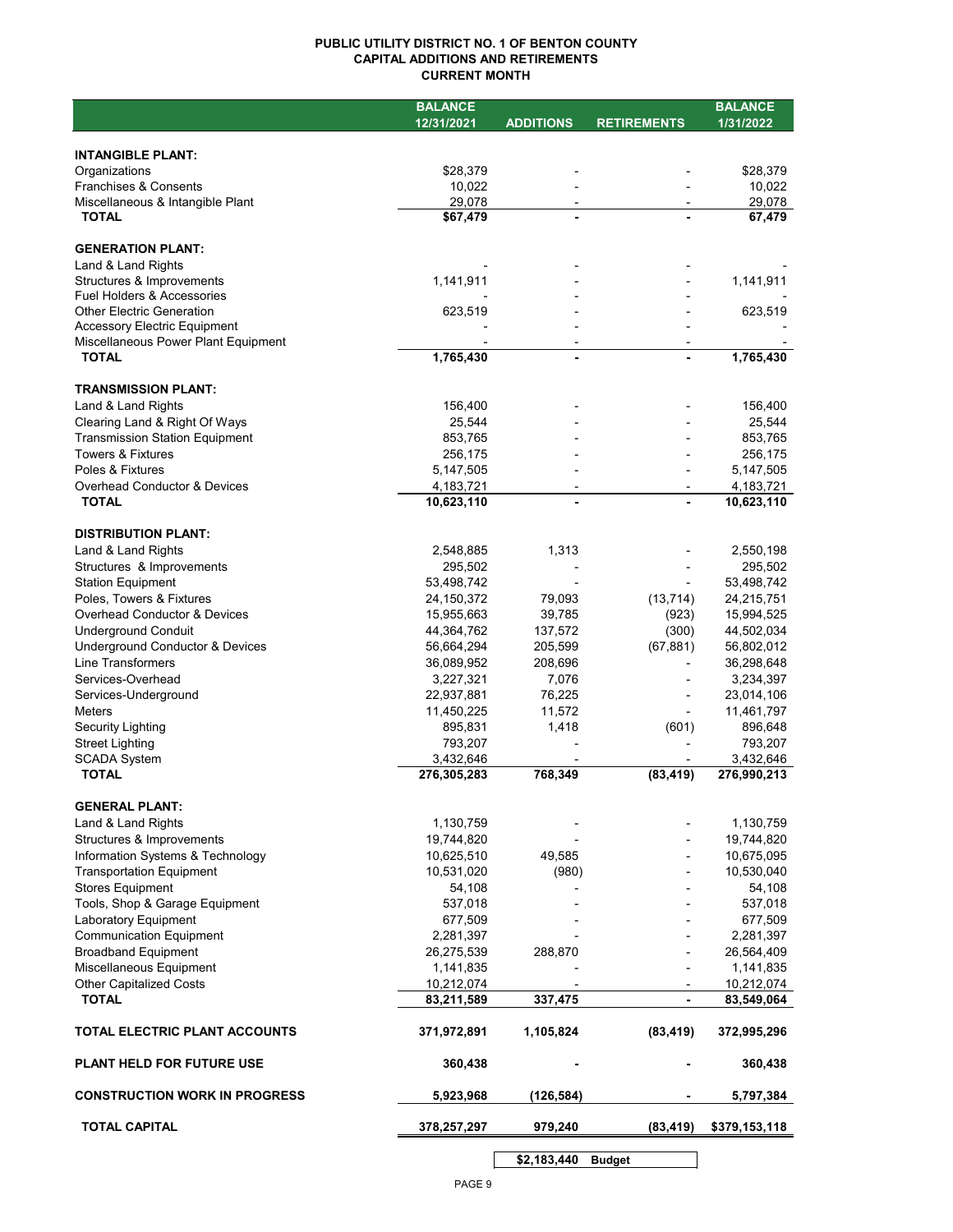## **PUBLIC UTILITY DISTRICT NO. 1 OF BENTON COUNTY STATEMENT OF CASH FLOWS**

|                                                                                                  | <b>YTD</b>         | <b>Monthly</b>        |
|--------------------------------------------------------------------------------------------------|--------------------|-----------------------|
|                                                                                                  | 1/31/22            | 1/31/22               |
| <b>CASH FLOWS FROM OPERATING ACTIVITIES</b>                                                      |                    |                       |
| Cash Received from Customers and Counterparties                                                  | \$15,465,874       | \$15,465,874          |
| Cash Paid to Suppliers and Counterparties                                                        | (10,829,320)       | (10,829,320)          |
| Cash Paid to Employees                                                                           | (1, 137, 028)      | (1, 137, 028)         |
| <b>Taxes Paid</b>                                                                                | (906, 923)         | (906, 923)            |
| <b>Net Cash Provided by Operating Activities</b>                                                 | 2,592,603          | 2,592,603             |
| <b>CASH FLOWS FROM NONCAPITAL FINANCING ACTIVITIES</b>                                           |                    |                       |
| Other Interest Expense                                                                           |                    |                       |
| Net Cash Used by Noncapital Financing Activities                                                 |                    |                       |
| <b>CASH FLOWS FROM CAPITAL AND RELATED FINANCING ACTIVITIES</b>                                  |                    |                       |
| <b>Acquisition of Capital Assets</b>                                                             | (986, 269)         | (986, 269)            |
| Proceeds from Sale of Revenue Bonds                                                              |                    |                       |
| <b>Surety Policy</b>                                                                             |                    |                       |
| Cash Defeasance                                                                                  |                    |                       |
| <b>Bond Principal Paid</b>                                                                       |                    |                       |
| <b>Bond Interest Paid</b><br>Contributions in Aid of Construction                                |                    |                       |
| Sale of Assets                                                                                   | 150,424<br>28,398  | 150,424<br>28,398     |
| Net Cash Used by Capital and Related Financing Activities                                        | (807, 447)         | (807, 447)            |
|                                                                                                  |                    |                       |
| <b>CASH FLOWS FROM INVESTING ACTIVITIES</b><br>Interest Income                                   |                    |                       |
| Proceeds from Sale of Investments                                                                | 5,291              | 5,291                 |
| Purchase of Investments                                                                          |                    |                       |
| Joint Venture Net Revenue (Expense)                                                              |                    |                       |
| <b>Net Cash Provided by Investing Activities</b>                                                 | 5,291              | 5,291                 |
| <b>NET INCREASE (DECREASE) IN CASH</b>                                                           | 1,790,447          | 1,790,447             |
| <b>CASH BALANCE, BEGINNING</b>                                                                   | \$59,835,677       | \$59,835,677          |
| <b>CASH BALANCE, ENDING</b>                                                                      | \$61,626,124       | \$61,626,124          |
|                                                                                                  |                    |                       |
| <b>RECONCILIATION OF NET OPERATING INCOME TO NET</b>                                             |                    |                       |
| <b>CASH PROVIDED BY OPERATING ACTIVITIES</b>                                                     |                    |                       |
| <b>Net Operating Revenues</b>                                                                    | \$3,065,120        | \$3,065,120           |
| Adjustments to reconcile net operating income to net cash                                        |                    |                       |
| provided by operating activities:                                                                |                    |                       |
| Depreciation & Amortization                                                                      | 920,691            | 920,691               |
| <b>Unbilled Revenues</b>                                                                         | (153,000)          | (153,000)             |
| Misellaneous Other Revenue & Receipts                                                            | 4,010              | 4,010                 |
| <b>GASB 68 Pension Expense</b>                                                                   |                    |                       |
| Decrease (Increase) in Accounts Receivable                                                       | (2,052,762)        | (2,052,762)           |
| Decrease (Increase) in BPA Prepay Receivable                                                     | 50,000             | 50,000                |
| Decrease (Increase) in Inventories                                                               | (836, 531)         | (836, 531)            |
| Decrease (Increase) in Prepaid Expenses                                                          | (279, 201)         | (279, 201)<br>879,078 |
| Decrease (Increase) in Wholesale Power Receivable<br>Decrease (Increase) in Miscellaneous Assets | 879,078            |                       |
| Decrease (Increase) in Prepaid Expenses and Other Charges                                        | (594)<br>1,488,150 | (594)<br>1,488,150    |
| Decrease (Increase) in Deferred Derivative Outflows                                              | 1,088,282          | 1,088,282             |
| Increase (Decrease) in Deferred Derivative Inflows                                               | (1,439,950)        |                       |
| Increase (Decrease) in Warrants Outstanding                                                      |                    | (1,439,950)           |
| Increase (Decrease) in Accounts Payable                                                          | 655,666            | 655,666               |
| Increase (Decrease) in Accrued Taxes Payable                                                     | 647,314            | 647,314               |
| Increase (Decrease) in Customer Deposits                                                         | 2,554              | 2,554                 |
| Increase (Decrease) in BPA Prepay Incentive Credit                                               | (13, 438)          | (13, 438)             |
| Increase (Decrease) in Other Current Liabilities                                                 | 83,424             | 83,424                |
| Increase (Decrease) in Other Credits                                                             | (1,516,210)        | (1,516,210)           |
| <b>Net Cash Provided by Operating Activities</b>                                                 | \$2,592,603        | \$2,592,603           |
| PAGE 10                                                                                          |                    |                       |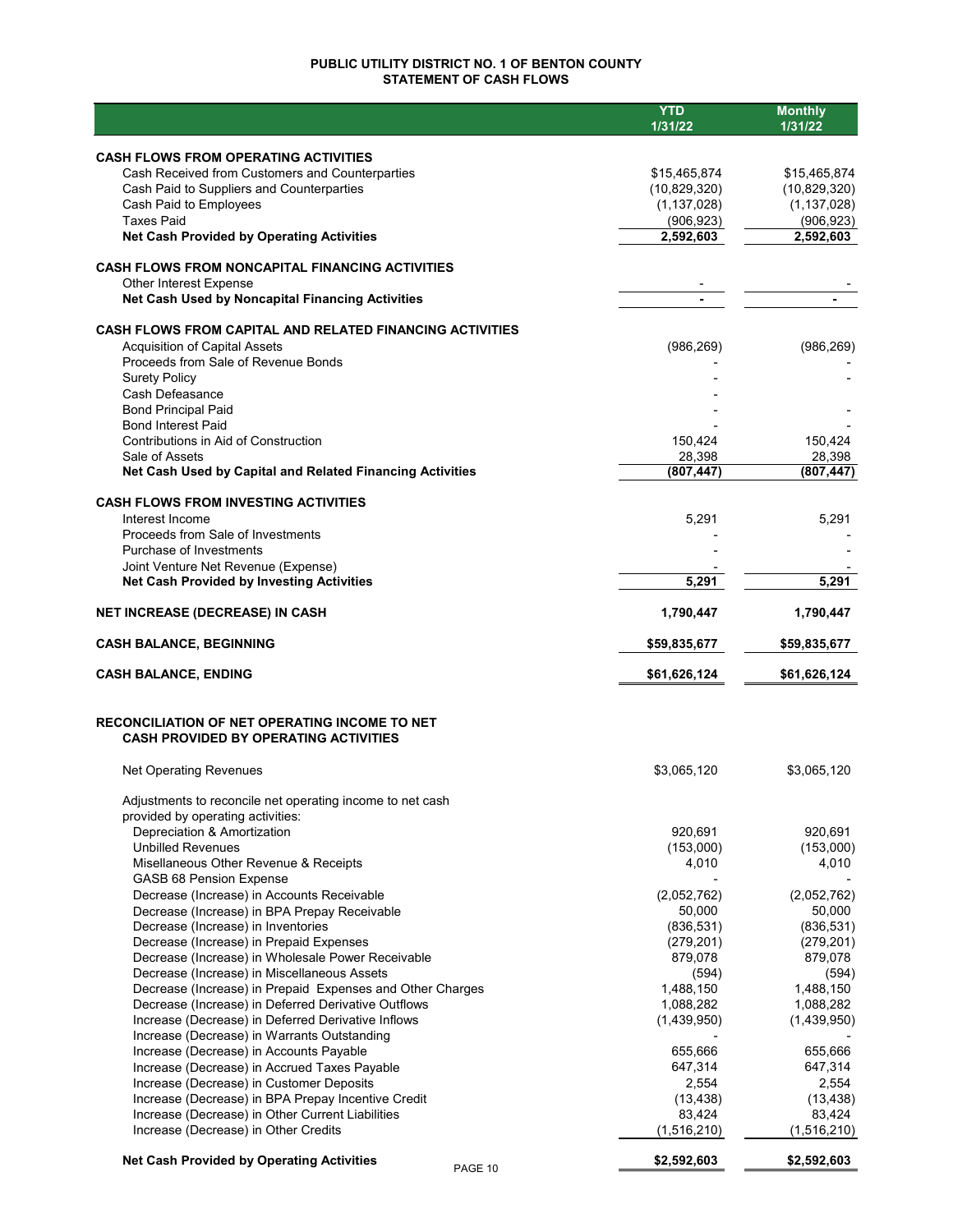## **PUBLIC UTILITY DISTRICT NO. 1 OF BENTON COUNTY WEATHER STATISTICS January 31, 2022**





**Cumulative CDDs in Billing Cycle** 2022 | - | | | | | | | | | | | | | | |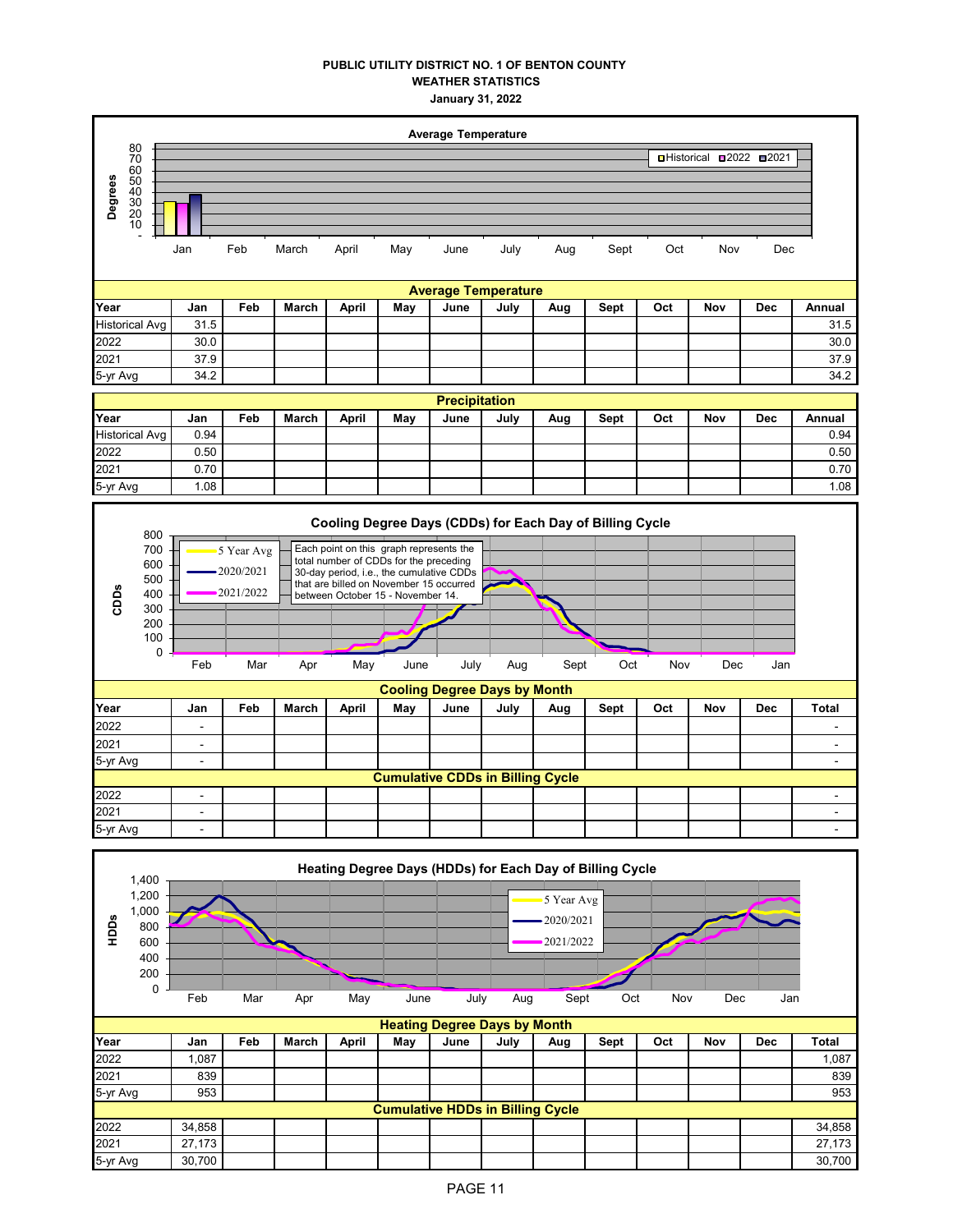#### **PUBLIC UTILITY DISTRICT NO. 1 OF BENTON COUNTY BROADBAND SUMMARY**

#### *January Highlights*

In January: A customer connected their new location to Transport services using Spectrum fibers to our network and disconnected their old location. A customer has two 500Mbps Transport connections to their office on Gage now. A customer upgraded and renewed their Transport service at their location on Kennewick Ave. There are three new Access Internet Services. A customer disconnected their Access Internet Service but another customer took over at the same location. Five customers all upgraded their Access Internet to 1Gig and renewed for 2 year terms. A customer disconnected their services at the W Deschutes location.

|                                                             |                                    |                       |        |              |                          |            |        | <b>ACTUALS</b>           |                          |             |              |              |            |             |                                   |                      |
|-------------------------------------------------------------|------------------------------------|-----------------------|--------|--------------|--------------------------|------------|--------|--------------------------|--------------------------|-------------|--------------|--------------|------------|-------------|-----------------------------------|----------------------|
|                                                             | 2022 Budget                        | Jan                   | Feb    | <b>March</b> | <b>April</b>             | <b>May</b> | June   | July                     | <b>August</b>            | <b>Sept</b> | Oct          | <b>Nov</b>   | <b>Dec</b> | <b>YTD</b>  | <b>Budget</b><br><b>Remaining</b> | Inception<br>to Date |
| <b>OPERATING REVENUES</b>                                   |                                    |                       |        |              |                          |            |        |                          |                          |             |              |              |            |             |                                   |                      |
| Ethernet                                                    | 1,700,602                          | \$139,514             |        |              |                          |            |        |                          |                          |             |              |              |            | \$139,514   | 1,561,088                         |                      |
| Non-Recurring Charges - Ethernet                            | $\overline{\phantom{a}}$           | 650                   |        |              |                          |            |        |                          |                          |             |              |              |            | 650         | (650)                             |                      |
| <b>TDM</b>                                                  | 36,000                             | 3,000                 |        |              |                          |            |        |                          |                          |             |              |              |            | 3,000       | 33,000                            |                      |
| Wireless                                                    | $\blacksquare$                     | 13                    |        |              |                          |            |        |                          |                          |             |              |              |            | 13          | (13)                              |                      |
| Internet Transport Service                                  | 8,800                              | 7,939                 |        |              |                          |            |        |                          |                          |             |              |              |            | 7,939       | 862                               |                      |
| <b>Fixed Wireless</b>                                       | 15,000                             | 1,779                 |        |              |                          |            |        |                          |                          |             |              |              |            | 1,779       | 13,221                            |                      |
| Access Internet                                             | 48,000                             | 42,125                |        |              |                          |            |        |                          |                          |             |              |              |            | 42,125      | 5,875                             |                      |
| Non-Recurring Charges - Al                                  | $\sim$                             | 1,000                 |        |              |                          |            |        |                          |                          |             |              |              |            | 1,000       | (1,000)                           |                      |
| Broadband Revenue - Other                                   | 754,540                            | 54,895                |        |              |                          |            |        |                          |                          |             |              |              |            | 54,895      | 699,645                           |                      |
| Subtotal                                                    | 2,562,942                          | 250,914               |        |              |                          |            |        |                          |                          |             |              |              |            | 250,914     |                                   |                      |
| NoaNet Maintenance Revenue                                  | ٠                                  |                       |        |              |                          |            |        |                          |                          |             |              |              |            |             |                                   |                      |
|                                                             |                                    |                       |        |              |                          |            |        |                          |                          |             |              |              |            |             |                                   |                      |
| <b>Bad Debt Expense</b><br><b>Total Operating Revenues</b>  | 2,562,942                          | 250,914               |        |              |                          |            |        |                          |                          |             |              |              |            | \$250,914   | 2,312,028                         | 29,094,177           |
|                                                             |                                    |                       |        |              |                          |            |        |                          |                          |             |              |              |            |             |                                   |                      |
| <b>OPERATING EXPENSES</b>                                   |                                    |                       |        |              |                          |            |        |                          |                          |             |              |              |            |             |                                   |                      |
| General Expenses <sup>(3)</sup>                             | 1,119,375                          | 76,307                |        |              |                          |            |        |                          |                          |             |              |              |            | \$76,307    |                                   |                      |
| Other Maintenance                                           | 60,000                             | 3,242                 |        |              |                          |            |        |                          |                          |             |              |              |            | \$3,242     |                                   |                      |
| NOC Maintenance                                             | $\blacksquare$                     | $\sim$                |        |              |                          |            |        |                          |                          |             |              |              |            | $\sim$      |                                   |                      |
| Wireless Maintenance                                        | 26,479                             |                       |        |              |                          |            |        |                          |                          |             |              |              |            |             |                                   |                      |
| Subtotal                                                    | 1,205,854                          | 79,549                | $\sim$ |              | $\sim$                   | $\sim$     | $\sim$ | $\sim$                   | $\overline{\phantom{a}}$ | $\sim$      | $\sim$       | $\sim$       | $\sim$     | \$79,549    | 1,126,305                         | 14,996,478           |
| NoaNet Maintenance Expense                                  | $\blacksquare$                     | $\sim$                |        |              |                          |            |        |                          |                          |             |              |              |            | \$0         |                                   |                      |
| Depreciation                                                | 902,400                            | 87,556                |        |              |                          |            |        |                          |                          |             |              |              |            | \$87,556    | 814,844                           | 14,292,397           |
| <b>Total Operating Expenses</b>                             | 2,108,254                          | 167,105               | ÷.     | $\sim$       | $\overline{\phantom{a}}$ |            | $\sim$ | $\overline{\phantom{a}}$ | ÷                        | $\sim$      | $\mathbf{r}$ | $\mathbf{r}$ | $\sim$     | \$167,105   | 1,941,149                         | 29,288,874           |
|                                                             |                                    |                       |        |              |                          |            |        |                          |                          |             |              |              |            |             |                                   |                      |
| <b>OPERATING INCOME (LOSS)</b>                              | 454,688                            | 83,810                |        |              |                          |            |        |                          |                          |             |              |              |            | \$83,810    | 370,879                           | (194, 697)           |
| <b>NONOPERATING REVENUES &amp; EXPENSES</b>                 |                                    |                       |        |              |                          |            |        |                          |                          |             |              |              |            |             |                                   |                      |
| Internal Interest due to Power Business Unit <sup>(1)</sup> | (332, 532)                         | (20, 109)             |        |              |                          |            |        |                          |                          |             |              |              |            | (\$20, 109) | 312,423                           | (7, 486, 411)        |
| <b>CAPITAL CONTRIBUTIONS</b>                                |                                    |                       |        |              |                          |            |        |                          |                          |             |              |              |            |             |                                   |                      |
| Contributions in Aid of Broadband                           |                                    | 271                   |        |              |                          |            |        |                          |                          |             |              |              |            | \$271       |                                   | 5,379,624            |
| <b>BTOP</b>                                                 | 58,800<br>$\overline{\phantom{a}}$ | $\sim$                |        |              |                          |            |        |                          |                          |             |              |              |            | $\sim$      | (58, 529)<br>$\sim$               | 2,282,671            |
|                                                             |                                    |                       |        |              |                          |            |        |                          |                          |             |              |              |            |             |                                   |                      |
| <b>INTERNAL NET INCOME (LOSS)</b>                           | \$180,956                          | \$63,972              |        |              |                          |            |        |                          |                          |             |              |              |            | \$63,972    | \$624,773                         | (18, 813)            |
| <b>NOANET COSTS</b>                                         |                                    |                       |        |              |                          |            |        |                          |                          |             |              |              |            |             |                                   |                      |
|                                                             |                                    |                       |        |              |                          |            |        |                          |                          |             |              |              |            |             |                                   |                      |
| <b>Member Assessments</b>                                   |                                    |                       |        |              |                          |            |        |                          |                          |             |              |              |            | $\sim$      |                                   | \$3,159,092          |
| Membership Support                                          |                                    |                       |        |              |                          |            |        |                          |                          |             |              |              |            | $\$0$       |                                   | 144,104              |
| <b>Total NoaNet Costs</b>                                   |                                    |                       |        |              |                          |            |        |                          |                          |             |              |              |            | \$0         | \$0                               | \$3,303,196          |
| <b>CAPITAL EXPENDITURES</b>                                 | \$1,868,731                        | \$57,111              |        |              |                          |            |        |                          |                          |             |              |              |            | \$57,111    | \$1,811,620                       | \$26,318,094         |
|                                                             |                                    |                       |        |              |                          |            |        |                          |                          |             |              |              |            |             |                                   |                      |
| NET CASH (TO)/FROM BROADBAND <sup>(2)</sup>                 |                                    | (\$452,843) \$114,526 |        |              |                          |            |        |                          |                          |             |              |              |            | \$114,526   | 567,369                           | (\$7,861,295)        |
| <b>NET CASH (TO)/FROM BROADBAND</b>                         | (\$452,843)                        | 114,526               |        |              |                          |            |        |                          |                          |             |              |              |            | \$114,526   | 567,369                           | (\$4,558,100)        |
| (Excluding NoaNet Costs)                                    |                                    |                       |        |              |                          |            |        |                          |                          |             |              |              |            |             |                                   |                      |
|                                                             |                                    |                       |        |              |                          |            |        |                          |                          |             |              |              |            |             |                                   |                      |

| <b>Notes Red</b> |  |  |  |  |  |  |  |  |
|------------------|--|--|--|--|--|--|--|--|
| Notes Receivable |  |  |  |  |  |  |  |  |

(1) Internal interest budget is estimated based on cash flow projections (an interest rate of 3.33% is being used).

(2) Includes excess of revenues over operating costs, capital expenditures and NoaNet assessments; excludes depreciation and internal interest to Electric System